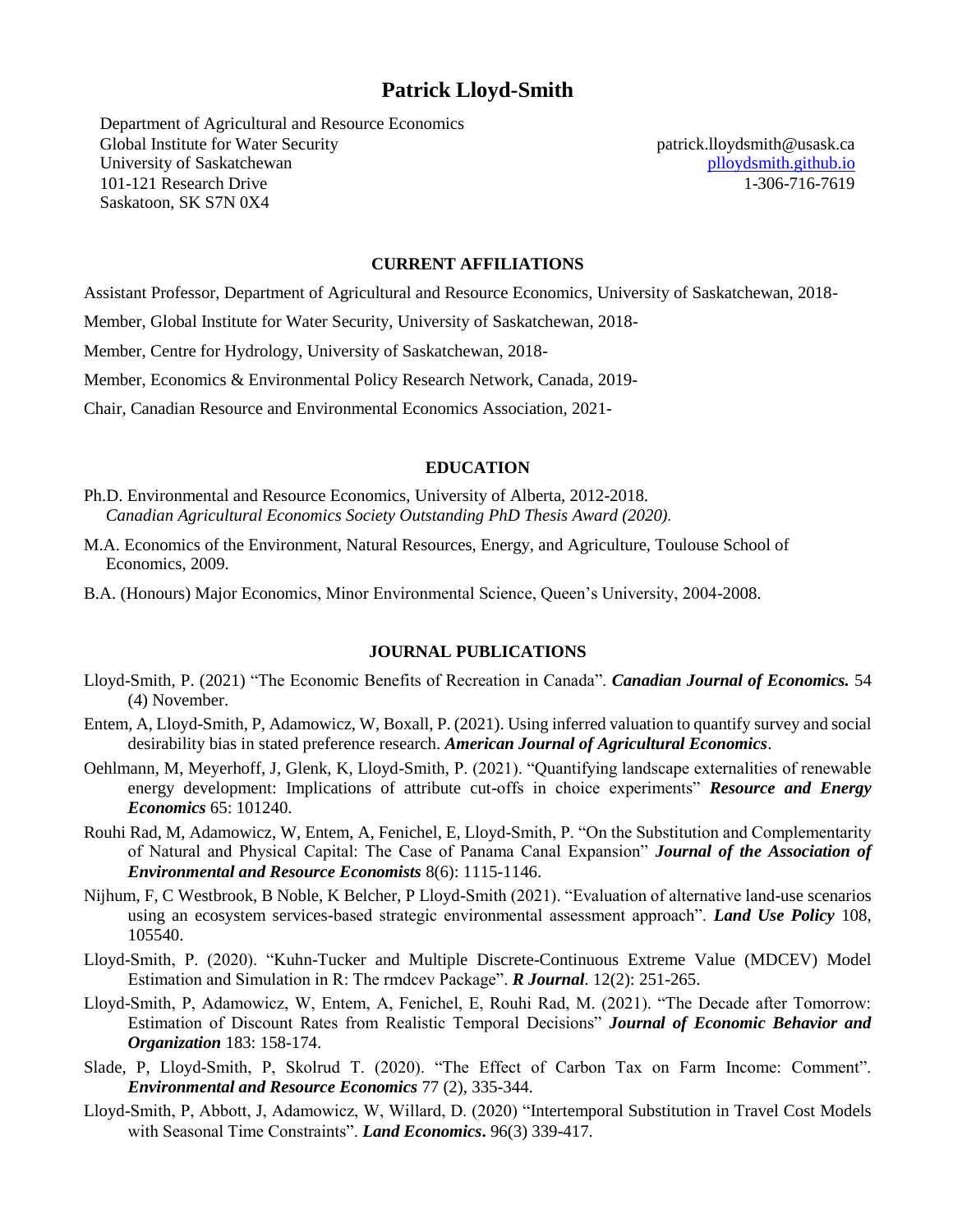- Lloyd-Smith, P, Becker, M. (2020). "The Economic Value of Camping using Administrative Data". *Journal of Agricultural and Resource Economics.* 45(3), 445-461.
- Lloyd-Smith, P, Zawojska, E, Adamowicz, W (2020). "Moving beyond the contingent valuation versus choice experiment debate – presentation effects in stated preference". *Land Economics* 96(1) 1-24.
- Adamowicz, W, Calderon-Etter, L, Entem, A, Fenichel, E, Hall, J, Lloyd-Smith, P, Ogden, F, Rouhi Rad, M, Stallard, R. (2019)*.* "Assessing Ecological Infrastructure Investments". *Proceedings of the National Academy of Sciences.* 116 (12) 5254-5261.
- Lloyd-Smith, P, Abbott, J, Adamowicz, W, Willard D (2019)*.* Decoupling the Value of Leisure Time from Labor Market Returns in Travel Cost Models. *Journal of the Association of Environmental and Resource Economists*. 6 (2): 1-28.
- Appiah, A, Adamowicz, W, Lloyd-Smith, P, Dupont D (2019)*.* "Reliability of Drinking Water: Risk Perceptions and Economic Value". *Water Economics and Policy* 1850020.
- Lloyd-Smith, P, Adamowicz, W, Dupont, D (2019)*.* "Incorporating Stated Consequentiality Questions in Stated Preference Research". *Land Economics.* 95(3): 293-306.
- Lloyd-Smith, P, An, H (2019)*.* "Are Corporate Social Responsibility and Advertising Complements or Substitutes in Producing Firm Reputation?" *Applied Economics.* 51 (21): 2275-2288.
- Price, J, Lloyd-Smith, P, Dupont, D, Adamowicz, W (2019)*.* "Floods and Water Service Disruptions: Eliciting Willingness-to-Pay for Public Utility Pricing and Infrastructure Decisions". *Water Economics and Policy*  1850021.
- Abbott, J, Lloyd-Smith, P, Adamowicz, W, Willard, D (2018) "Status-quo Management of Marine Recreational Fisheries Undermines Angler Welfare". *Proceedings of the National Academy of Sciences.* 115 (36): 8948- 8953.
- Lloyd-Smith, P, Adamowicz, W (2018)*.* Can Stated Measures of Willingness-to-Accept be Valid? Evidence from Laboratory Experiments. *Journal of Environmental Economics and Management* 91: 133-149.
- Lloyd-Smith, P (2018). A New Approach to Calculating Welfare Measures in Kuhn-Tucker Demand Models**.** *Journal of Choice Modeling* 26: 19-27.
- Lloyd-Smith, P, Schram, C, Adamowicz, W, Dupont D (2018). Endogeneity of Risk Perceptions in Averting Behavior Models. *Environmental and Resource Economics* 69(2): 217–246.
- Lloyd-Smith, P (2018). A Note on the Robustness of Aggregate Ecosystem Service Values. *Ecological Economics* 146: 778-780.
- Whittington, D, Adamowicz W, Lloyd-Smith, P (2017). Asking Willingness-to-Accept Questions in Stated Preference Surveys: A Review and Research Agenda. *Annual Review of Resource Economics* 9: 317-336.
- Lloyd-Smith, P (2017). Controlling for Endogeneity in Attributable Costs of Vancomycin resistant enterococci from a Canadian Hospital. *American Journal of Infection Control* 45 (12): e161-e164.
- Lloyd-Smith, P, Younger, J, Lloyd-Smith, E, Green, H, Leung, V, Romney M (2013). An Economic Analysis of Vancomycin Resistant Enterococci (VRE) at a Canadian Hospital: Assessing Attributable Cost and Length of Stay. *Journal of Hospital Infections* 85: 54-59.
- Ochuodho, T, Lantz, V, Lloyd-Smith, P, Benitez, P (2012). Regional Economic Impacts of Climate Change and Adaptation in Canadian Forests: A CGE Modeling Analysis. *Forest Policy and Economics* 25: 100-112.

#### **PAPERS IN REVIEW**

- Asare, E, Lloyd-Smith, P, Belcher, K. "Spatially Explicit Modeling of Wetland Conservation Costs in Canadian Agricultural Landscapes" (revise and resubmit at the *Canadian Journal of Agricultural Economics*)
- Lloyd-Smith, P. "Valuing the Non-market Impacts of Energy Infrastructure". (Book chapter for *Measuring the Contribution of Energy Infrastructure: A Practical Guide*)
- Macaskill, J, Lloyd-Smith, P "The economic valuation of environmental resources in Canada" (revise and resubmit at the *Canadian Journal of Agricultural Economics*)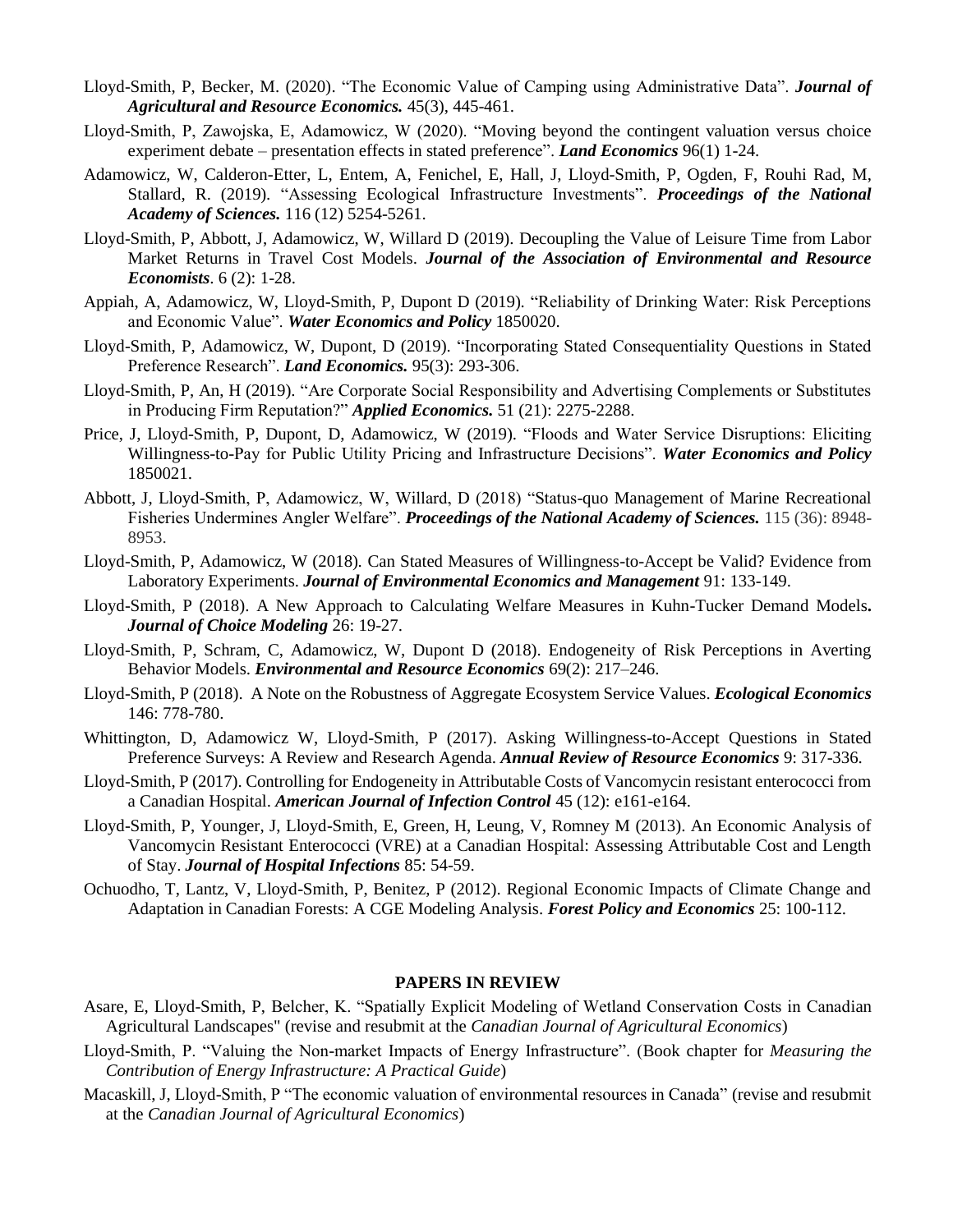Xie, L, Adamowicz, W, Lloyd-Smith, P. "The Use of Recreational Hunters in Wildlife Disease Management: Behavior and Incentives". (revise and resubmit at the *Journal of Environmental Economics and Management*)

#### **PROFESSIONAL AND ACADEMIC EXPERIENCE**

Mayne Economics, Principal, 2011-

Visiting Scholar, Arizona State University, January-April 2015.

World Bank Institute, Climate Change Practice, Short Term Consultant, 2011-2014.

Marbek Resource Consultants (now ICF International), Environmental Economist, 2009-2011.

# **TEACHING EXPERIENCE**

#### **Instructor**

University of Saskatchewan Natural Resource Economics (AREC 430) Non-market Valuation for Natural Resources and the Environment (AREC 837)

University of Alberta

Economic Valuation of Ecosystem Services (AREC 565) Natural Resource Economics (AREC 365)

# **PRESENTATIONS**

- 2021 Canadian Agri-Food Policy Conference (virtual)
- 2020 Keynote Address at Australian Agricultural and Resource Economics Society Western Australia Conference (virtual) Benefit-Cost Analysis and Species at Risk; Presentation to the National Aboriginal Committee on Species at Risk (NACOSAR) (virtual). European Association of Environmental and Resource Economists Annual Conference (virtual). Canadian Resource and Environmental Economics Association (virtual).
- 2019 Women and Water Lecture Series, Saskatoon. Association of Environmental and Resource Economists Conference, Lake Tahoe. Global Water Futures Annual Science Meeting, Saskatoon. SaskWater Annual General Meeting, Moose Jaw. University of Saskatchewan President's Roundtable on Research Impact and Knowledge Mobilization, Saskatoon.
- 2018 Measuring the Impacts of Energy Infrastructure Workshop, Ottawa. Canadian Resource and Environmental Economics Association, Montreal. International Conference of Agricultural Economists, Vancouver. 6th World Congress of Environmental and Resource Economists, Gothenburg. Centre for Hydrology, University of Saskatchewan, Saskatoon. Society for Benefit-Cost Analysis Conference, Washington DC. Dept. of Agricultural and Resource Economics, University of Saskatchewan, Saskatoon.
- 2017 Global Institute for Water Security, Saskatoon.
- 2016 Association of Environmental and Resource Economists Conference, Brackenridge. 4th Canadian PhD and Early Career Workshop in Environmental Economics, Ottawa. Canadian Economics Association Conference, Ottawa.